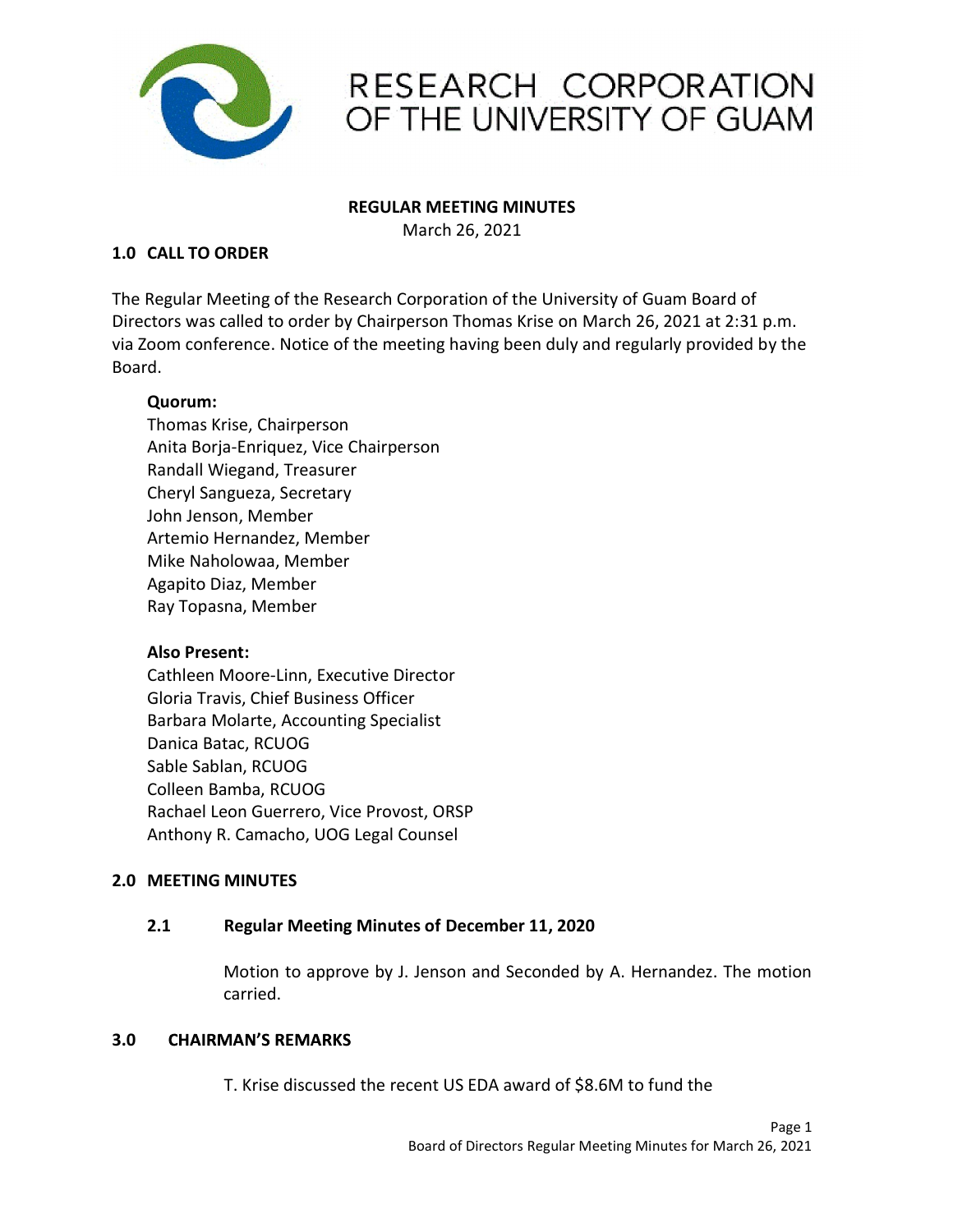

# RESEARCH CORPORATION OF THE UNIVERSITY OF GUAM

construction of a new WERI building and a new nursing extension building for the School of Health. T. Krise noted that ORSP and RCUOG are highly efficient operations and provide the support that enables UOG to obtain levels of grant funding above and beyond institutors of similar size. While UOG is successful in obtaining grants in the sciences there is considerable funding available in the humanities from NEA and private foundations. T. Krise sees this as the next area to pursue so that all disciplines can benefit from grant funding. T. Krise noted that RCUOG carried on operations during the yearlong pandemic and remarked that general counsel worked with the Governor of Guam's office to include field employees as essential employees.

### 4.0 NEW BUSINESS

#### 4.1 **Executive Director's Report to the Board**

C. Moore-Linn reported that, as of March 19, the Research Corporation provided support to 123 different grants and contracts. The snapshot of activity indicated RCUOG supports \$18.4M worth of projects on an annual basis. Multi-year projects combined are \$55.2M. As of March 12, RCUOG counted 181 employees of which 79 are full-time and 102 are part-time. Fiscal year 2021 grant expenditures posted through March 26 were \$4,862,557. This figure combined with March 27 payroll of \$216,751 equaled total expenditures of \$5,079,308. Grant expenditures tracked at approximately \$446K higher compared to March 31 of the prior year which is positive news for the institution. With regard to the US EDA grant, C. Moore-Linn reported that both WERI and Nursing have teams focused on various tasks and have good communication flow with the US EDA project Administrative Team which includes R. Wiegand, G. Leon Guerrero, R. Cubacub, D. Okada, J. Hollyer, C. Moore-Linn, R. Leon Guerrero, and S. MacAuliffe. Moore-Linn also reported on several injuries in the field which resulted in filing three separate reports with the Guam Department of Labor's Worker's Compensation Commission. Moore-Linn provided a side-by-side comparison of positions, along with current and new hourly rates, to board members. Because of the delay of the minimum wage increase, the unclear horizon for the government of Guam budget and the possibility of reduced hours and increment freezes, RCUOG does not plan to implement the new pay plan until October of 2022. Moore-Linn will work with R. Leon Guerrero and report to the board at the next meeting regarding safety policies and protocols.